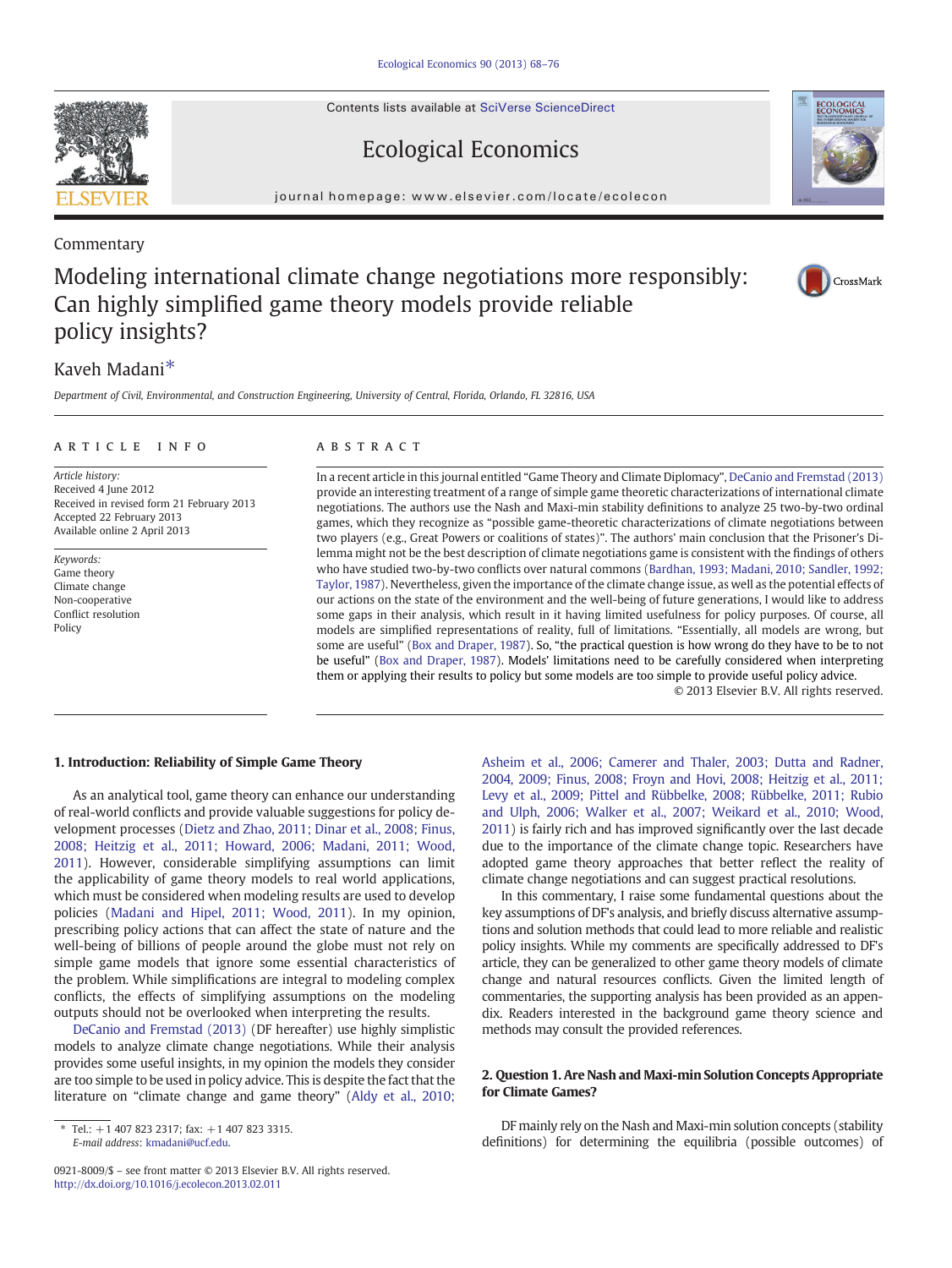climate games, and for determining the dominant strategies of the players. However, these stability definitions may not be appropriate for modeling real-world conflicts, due to their highly restricted assumptions [\(Selbirak, 1994](#page-8-0)). Essentially, based on these stability definitions, players' decisions are independent from each other. Players, who make decisions based on these simplistic solution concepts, completely ignore the chance of counteractions by other players when judging the potential benefits of changing strategies [\(Madani and Hipel, 2011\)](#page-8-0). That is why, for example, Nash stability fails to predict the obvious equilibrium in generic games like Prisoner's Dilemma and Chicken when the players are not myopic and countermovements are credible, i.e. "the breakdown of rationality" [\(Howard, 1971\)](#page-7-0). Restrictive individual-rationality-based solution concepts have been found inappropriate for predicting the outcomes of real-world common resource games, in which players' decisions are not solely based on individual rationality ([Finus, 2008;](#page-7-0) [Madani and Dinar, 2012; Ostrom, 1990, 1998; Ostrom et al., 1994;](#page-7-0) [Wood, 2011](#page-7-0)). Therefore, it can be argued that the Nash and Maxi-min stability definitions fail to reliably predict the outcomes of international climate games, involving smart negotiators, who are not myopic, do not make decisions independently, and do not ignore the possible counteractions by other negotiators.

Less-restrictive stability definitions such as General Metarationality [\(Howard, 1971\)](#page-7-0), Symmetric etarationality [\(Howard, 1971\)](#page-7-0), Sequential Stability ([Fraser and Hipel, 1979, 1984](#page-7-0)), Limited-Move Stability ([Fang](#page-7-0) [et al., 1993; Kilgour et al., 1987; Zagare, 1984\)](#page-7-0), and Non-Myopic Stability [\(Brams and Wittman, 1981](#page-7-0)) could be applied to improve the ordinal finite-strategy strategic climate game models, and facilitate obtaining reliable policy insights. These stability definitions have been proposed to better reflect the behavior of players in strategic decision making environments, and have been found reliable in finding the equilibria of many interactive real-world games ([Fraser and Hipel,](#page-7-0) [1983; Fraser and Kilgour, 1986; Hamouda et al., 2006; Hipel et al.,](#page-7-0) [1997; Li et al., 2004; Ma et al., 2005; Madani and Lund, 2011; Noakes](#page-7-0) [et al., 2003; Shupe et al., 1980; Wright et al., 1980; Zagare, 1981,](#page-7-0) [1983](#page-7-0)). Table 1 summarizes the main characteristics of these solution concepts and compare them with the ones used by DF, namely Nash and Maxi-min.

While I am not suggesting that  $2 \times 2$  games provide the best framework for analyzing international climate negotiations, the suggested equilibrium concepts can be applied to the games suggested by DF to show how the choice of stability definition can affect the results of game models. [Appendix A](#page-4-0) presents the results of the stability analysis of the 25 climate relevant  $2 \times 2$  games considered by DF, based on the aforementioned stability definitions. Each table in [Appendix A](#page-4-0) shows the stability analysis details for one of the 25 studied games. In essence,

these tables show whether the possible outcomes of each game are stable to the players based on the different stability definitions. [Fig. 1](#page-2-0) compares the results of the analysis by DF with the findings of this commentary. This figure shows that Nash and Maxi-min stability concepts fail to identify some of the possible equilibria of strategic games in which players are not myopic, do not act independently, and may consider the possible counteractions of the other players when making decisions. Consideration of the stability definitions which better reflect the players' behavioral characteristics in interactive strategic games, results in identifying 17 more possible equilibria in the analyzed games. Given that an equilibrium of the game is essentially a possible resolution of a conflict (or negotiation), the figure shows that some possible outcomes of the "possible" climate negotiation games remain hidden in 16 of the analyzed games, when only Nash and Maxi-min solution concepts are considered. Therefore, one can argue that the provided policy insights are not reliable. For example, while the authors do not recognize (Abate, Abate) as an equilibrium in the Prisoner's Dilemma game (game 111), the stability analysis results [\(Table A.1](#page-5-0)) show that this outcome can be a likely resolution of interactive strategic Prisoner's Dilemma games with real decision makers. This finding is consistent with the "breakdown of rationality" discussion by [Howard \(1971\),](#page-7-0) and extensive lab and field experiments with real agents, suggesting that many commons have been protected and "tragedy of the commons" has been prevented in practice through cooperation among the parties within the Prisoner's Dilemma game structure ([Dietz et al.,](#page-7-0) [2003; Ostrom, 1990, 1998; Ostrom et al., 1994](#page-7-0)).

It should be noted that while the suggested stability definitions do a better job in simulating the behavior of decision makers in interactive games, it is never possible to capture all behavioral characteristics of different decision makers. Therefore, stability definitions are associated with simplifications and limitations. In the absence of information about the actual behavior of human agents in interactive environments, the literature suggests analyzing the game with a range of solution concepts. The states that are identified as equilibria under a larger number of solution concepts have a higher chance of being the final outcome of the game ([Kilgour and Eden, 2010; Kilgour et al.,](#page-7-0) [2001; Madani and Hipel, 2011](#page-7-0)). In this analysis only a few noncooperative stability definitions which better reflect human behavior in interactive games [\(Fang et al., 2003; Madani and Hipel, 2011](#page-7-0)) were applied to highlight the importance of consideration of different stability definitions and to indicate the sensitivity of the results to the stability definitions considered. Future studies of climate change negotiations can consider additional stability definitions to strengthen their models after making sure the selected stability definitions are applicable to the type of the game being analyzed.

#### Table 1

Summary of the players' behavioral characteristics under different non-cooperative solution concepts.

| Stability definition             | Stability description                                                                                    | Characteristics    |                      |                          |
|----------------------------------|----------------------------------------------------------------------------------------------------------|--------------------|----------------------|--------------------------|
|                                  |                                                                                                          | Foresight          | Disimprovemen        | Knowledge of preferences |
| Nash                             | Player cannot unilaterally move to a more preferred state.                                               | Low $(1$ move)     | Never                | Own                      |
| Maxi-min                         | Player selects a strategy for which the worst possible outcome is                                        | Low $(1$ move)     | Yes (conservatively) | Own                      |
|                                  | at least as good as the worst outcome from any other strategy.                                           |                    |                      |                          |
| General meta-rationality (GMR)   | All unilateral <i>improvements</i> are blocked by subsequent unilateral Medium (2 moves) By opponent     |                    |                      | Own                      |
|                                  | moves by other players.                                                                                  |                    |                      |                          |
| Symmetric meta-rationality (SMR) | All unilateral <i>improvements</i> are still blocked by other players even Medium (3 moves) By opponents |                    |                      | Own                      |
|                                  | after possible responses by the original player.                                                         |                    |                      |                          |
| Sequential stability (SEQ)       | All unilateral <i>improvements</i> are blocked by subsequent unilateral Medium (2 moves) Never           |                    |                      | All                      |
|                                  | improvements by other players.                                                                           |                    |                      |                          |
| Limited (h)-move                 | All players are assumed to act optimally and maximum number                                              | Variable (h moves) | Strategically        | All                      |
|                                  | of state transitions is specified.                                                                       |                    |                      |                          |
| Non-myopic                       | Limiting case of limited move stability as the maximum number Unlimited                                  |                    | Strategically        | All                      |
|                                  | of state transitions increase to infinity.                                                               |                    |                      |                          |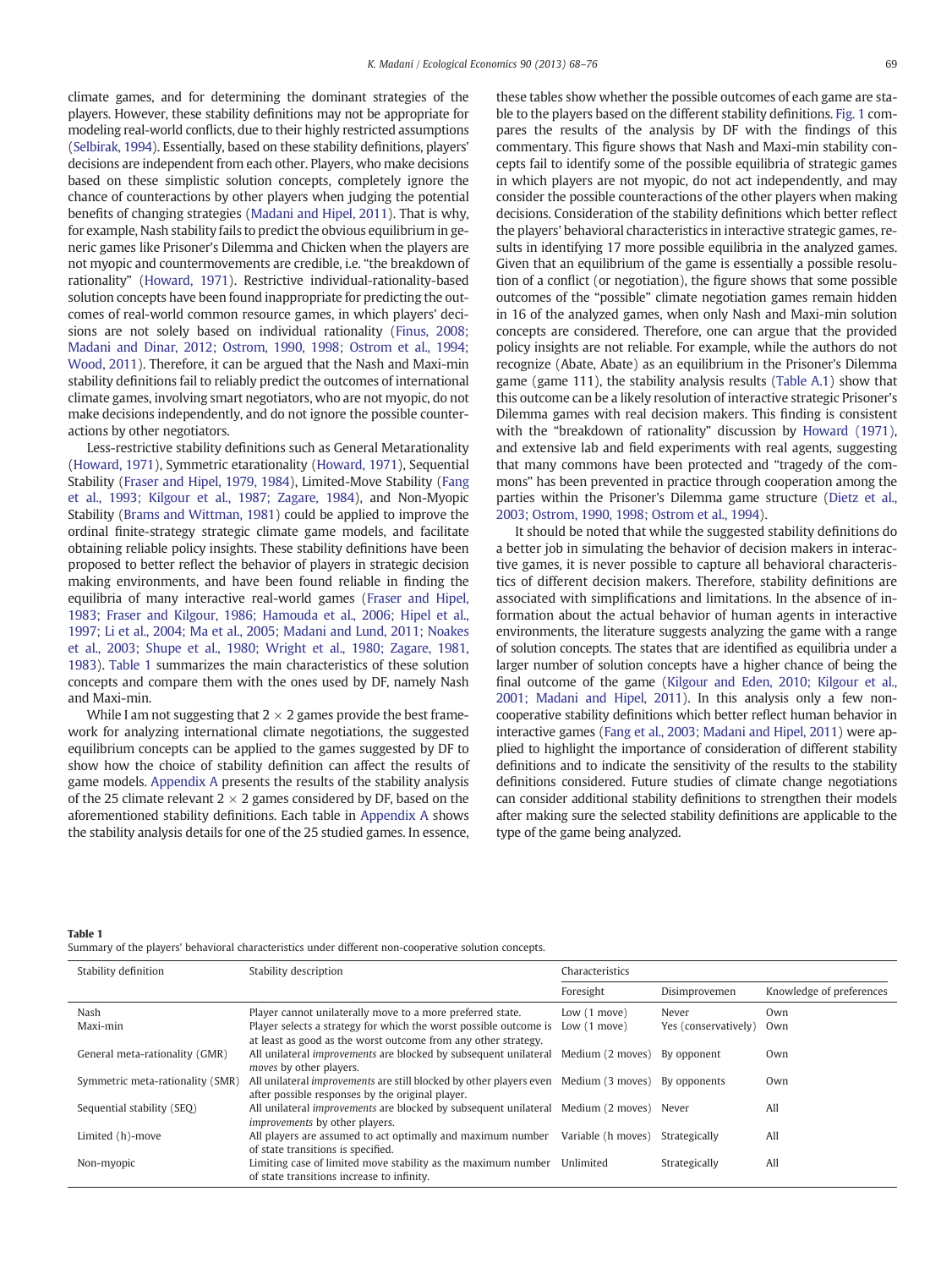<span id="page-2-0"></span>

|                      | 111              |                       |                            | 112                       |                           |                   | 121          |             |                                                     | Chicken: 122          |                       |               | 211                   |                       |
|----------------------|------------------|-----------------------|----------------------------|---------------------------|---------------------------|-------------------|--------------|-------------|-----------------------------------------------------|-----------------------|-----------------------|---------------|-----------------------|-----------------------|
|                      | Abate (A)        | Pollute (P)           |                            | Abate (A)                 | Pollute (P)               |                   | Abate (A)    | Pollute (P) |                                                     | Abate (A)             | Pollute (P)           |               | Abate (A)             | Pollute (P)           |
| Abate (A)            | 3, 3             | 1, 4                  | Abate $(A)$                | 3, 3                      | 1, 4                      | Abate (A)         | 3, 3         | $2, 4$ *.   | Abate (A)                                           | $3.3+$                | $2, 4*$               | Abate (A)     | 4, 3                  | $2, 4$ * <sup>+</sup> |
| Pollute(P)           | 4, 1             | $2, 2$ *.             | $\text{Pollute}(\text{P})$ | $4, 2$ *, +               | 2, 1                      | Pollute (P)       | 4, 1         | 1, 2        | $\left $ Pollute $\left(\overline{P}\right)\right $ | $4, 2 *$              | 1, 1                  | Pollute (P)   | 3, 1                  | 1, 2                  |
|                      | 212              |                       |                            | Alibi: 221                |                           | <b>Cycle: 222</b> |              |             | 261                                                 |                       |                       | 262           |                       |                       |
|                      | Abate (A)        | Pollute (P)           |                            | Abate (A)                 | Pollute(P)                |                   | Abate (A)    | Pollute (P) |                                                     | Abate (A)             | Pollute(P)            |               | Abate (A)             | Pollute (P)           |
| Abate (A)            | $4, 3 +$         | $2,4*$                | Abate (A)                  | 4, 3                      | 1, 4                      | Abate (A)         | 4, 3         | 1, 4        | Abate (A)                                           | 4, 3                  | $3, 4$ * <sup>+</sup> | Abate (A)     | $4, 3 +$              | $3, 4*$               |
| Pollute (P)          | 3, 2             | 1, 1                  | $\text{Pollute (P)}$       | 3, 1                      | $2, 2$ * <sup>+</sup>     | Pollute(P)        | $3, 2^+$     | 2,1         | Pollute $(P)$                                       | 2,1                   | 1, 2                  | Pollute $(P)$ | 2, 2                  | 1, 1                  |
|                      | No Conflict: 311 | 312                   |                            |                           | Pure Common Interest: 316 |                   |              | 321         |                                                     | Coordination: 322     |                       |               |                       |                       |
|                      | Abate $(A)$      | Pollute(P)            |                            | Abate (A)                 | Pollute (P)               |                   | Abate $(A)$  | Pollute (P) |                                                     | Abate (A)             | Pollute (P)           |               | Abate (A)             | Pollute(P)            |
| Abate (A)            | $4, 4$ *,*       | 2, 3                  | Abate $(A)$                | $4, 4*$                   | $2, 3 +$                  | Abate $(A)$       | $4, 4^{*,+}$ | 2, 2        | Abate $(A)$                                         | $4, 4*$               | 1, 3                  | Abate $(A)$   | $4, 4*$               | 1, 3                  |
| $\text{Pollute (P)}$ | 3, 2             | 1, 1                  | Pollute (P)                | 3.1                       | 1, 2                      | Pollute (P)       | 3, 3         | 1, 1        | Pollute (P)                                         | $3, 2^+$              | 2.1                   | Pollute (P)   | 3,1                   | $2, 2$ * <sup>+</sup> |
|                      | 326              |                       |                            | Pure Common Interest: 361 |                           |                   | 362          |             | Harmony: 366                                        |                       |                       | 411           |                       |                       |
|                      | Abate (A)        | Pollute (P)           |                            | Abate (A)                 | Pollute (P)               |                   | Abate (A)    | Pollute (P) |                                                     | Abate (A)             | Pollute(P)            |               | Abate (A)             | Pollute (P)           |
| Abate (A)            | $4, 4*$          | 1, 2                  | Abate (A)                  | $4, 4$ * <sup>+</sup>     | 3, 3                      | Abate (A)         | $4, 4*$      | $3, 3 +$    | Abate $(A)$                                         | $4, 4$ * <sup>+</sup> | 3, 2                  | Abate $(A)$   | 3, 4                  | 1, 3                  |
| Pollute (P)          | $3.3+$           | 2,1                   | Pollute $(P)$              | 2, 2                      | 1, 1                      | Pollute (P)       | 2, 1         | 1, 2        | $\text{Pollute (P)}$                                | 2, 3                  | 1, 1                  | Pollute (P)   | $4, 2$ * <sup>+</sup> | 2, 1                  |
|                      | Alibi: 412       |                       |                            | 416                       |                           | 421               |              |             | <b>Cycle: 422</b>                                   |                       |                       | 426           |                       |                       |
|                      | Abate(A)         | Pollute (P)           |                            | Abate $(A)$               | Pollute (P)               |                   | Abate (A)    | Pollute (P) |                                                     | Abate $(A)$           | Pollute $(P)$         |               | Abate $(A)$           | Pollute(P)            |
| Abate (A)            | 3, 4             | 1, 3                  | Abate (A)                  | 3, 4                      | 1, 2                      | Abate $(A)$       | $3, 4^+$     | 2, 3        | Abate $(A)$                                         | 3, 4                  | $2, 3 +$              | Abate $(A)$   | $3, 4 +$              | 2, 2                  |
| Pollute(P)           | 4, 1             | $2, 2$ * <sup>+</sup> | Pollute(P)                 | $4, 3$ *.                 | 2,1                       | Pollute $(P)$     | $4, 2*$      | 1, 1        | Pollute (P)                                         | 4, 1                  | 1, 2                  | Pollute (P)   | $4, 3*$               | 1, 1                  |

Fig. 1. The  $2 \times 2$  climate change negotiations games suggested by DF in normal form.  $*$  and  $\pm$ , respectively, indicate the Nash equilibrium and Maxi-min equilibrium, identified by DF. Shaded cells represent the outcomes which found as equilibria in this study based on the considered stability definitions.

### 3. Question 2. Can Climate Games be Considered as One-Shot Games?

DF treat climate games as one-shot games in which the countries can choose between polluting and abating only once. Consequently, the parties do not have a chance of switching strategies, regardless of what the other parties do. In a one-shot (one move) game counteraction is not possible and the game does not pass any state in transition from the status quo to the final outcome. In contrast, in a continuous (multi-shot) game, players can make multiple moves and counter-moves during the course of the game in transition from the status quo to the final outcome. The international climate game is, in fact, a continuous game in which parties can select pure or mixed strategies (in case of repetitive negotiations).

Based on the one-shot assumption, DF conclude that "gametheoretic examples do demonstrate … that a unilateral approach to emissions reduction may not be the best strategy for a country like the United States." They further discuss that "in the Chicken family of games, prior commitment to Abate by the nation whose dominant strategy is Abate guarantees that the other will Pollute." In fact, the one-shot assumption leads to developing game models which do not reflect the reality of international climate games in which players can change decisions numerous times during the course of the game, adopt mixed strategies ([Pittel and Rübbelke, 2008\)](#page-8-0), respond to actions of other players, and benefit from "cheap talks" ([Camerer and](#page-7-0) [Thaler, 2003; Sally, 1995](#page-7-0)). It is noteworthy that in international climate change negotiations parties also have the opportunity to pursue issue linkages ([Pittel and Rübbelke, 2008\)](#page-8-0), which is very likely in the international relations context. Linking of games expands the feasible solution set [\(Buchner et al., 2005; Carraro and Siniscalco, 1998;](#page-7-0) [Kemfert, 2004](#page-7-0)) and may provide a "strategic loss" [\(Madani, 2011\)](#page-8-0) opportunity, encouraging players to strategically lose in some games to win in the overall linked game. Climate change games can be linked to other international games to provide cooperation incentives to the non-cooperative parties. DF correctly recognize the importance of issue linkage and providing cooperation incentives.

Relying on one-shot climate negotiation games and isolating them from the other international games result in developing misleading and perhaps selfish solutions to climate change games that are mainly based on individual-rationality. I am highly concerned about

the concluding statements of DF that I see as discouraging unilateral action by major players such as the U.S., potentially resulting in a "tragedy of the commons" ([Gordon, 1954; Hardin, 1968\)](#page-7-0) and continuation of business-as-usual polluting actions by the so-called "great powers" whose economic development has been argued to be one of the major drivers of global warming ([Rübbelke, 2011](#page-8-0)). The authors' suggestions may lead to continued perception of the climate game as a "Wall Street" or competitive game as opposed to a "community" game [\(Camerer and Thaler, 2003](#page-7-0)), in which fairness equilibrium [\(Camerer, 1997](#page-7-0)) may not be developed only because the same game has been presented differently to the players.

The analysis of these games could benefit from the aforementioned as well as other stability definitions, which are suitable for multi-shot games and can handle multiple moves and counter- moves during the game. These definitions can help identifying the fairness equilibria and coalitional solutions, which may not be predictable based on Nash and Maxi-min stability definitions, due to their restrictive nature, making them inappropriate for analyzing continuous games. Indeed, analyses that are based on less-restrictive stability definitions can help better present the game to the players and increase the chance of obtaining socially optimal outcomes. In the context of community games where players do not make decisions independently (as opposed to what suggested by Nash and Maxi-min stability definitions), a nice action by one player can trigger reciprocal niceness by other players and provide incentives for sacrificing to repay other players' kindnesses ([Camerer, 1997\)](#page-7-0). Therefore, voluntary emission reducing actions may be adopted by countries like the U.S. to develop trust and increase the chance of reaching a socially optimal resolution. Since changing strategies is possible, the cost of failure of such voluntary actions is considerably lower than the case in which the game is considered to be a one-shot game with irreversible moves. Furthermore, since in practice abatement occurs gradually, reversing the decision can occur at any time the volunteer nation feels a credible free- ride threat.

It is noteworthy that given the number of countries involved, developing a global collaborative solution for climate change is very challenging as acknowledged by DF. Nevertheless, the global community can benefit from partial cooperation ([Carraro and Siniscalco,](#page-7-0) [1993; Rotillon and Tazdaït, 1996](#page-7-0)) and formation of coalitions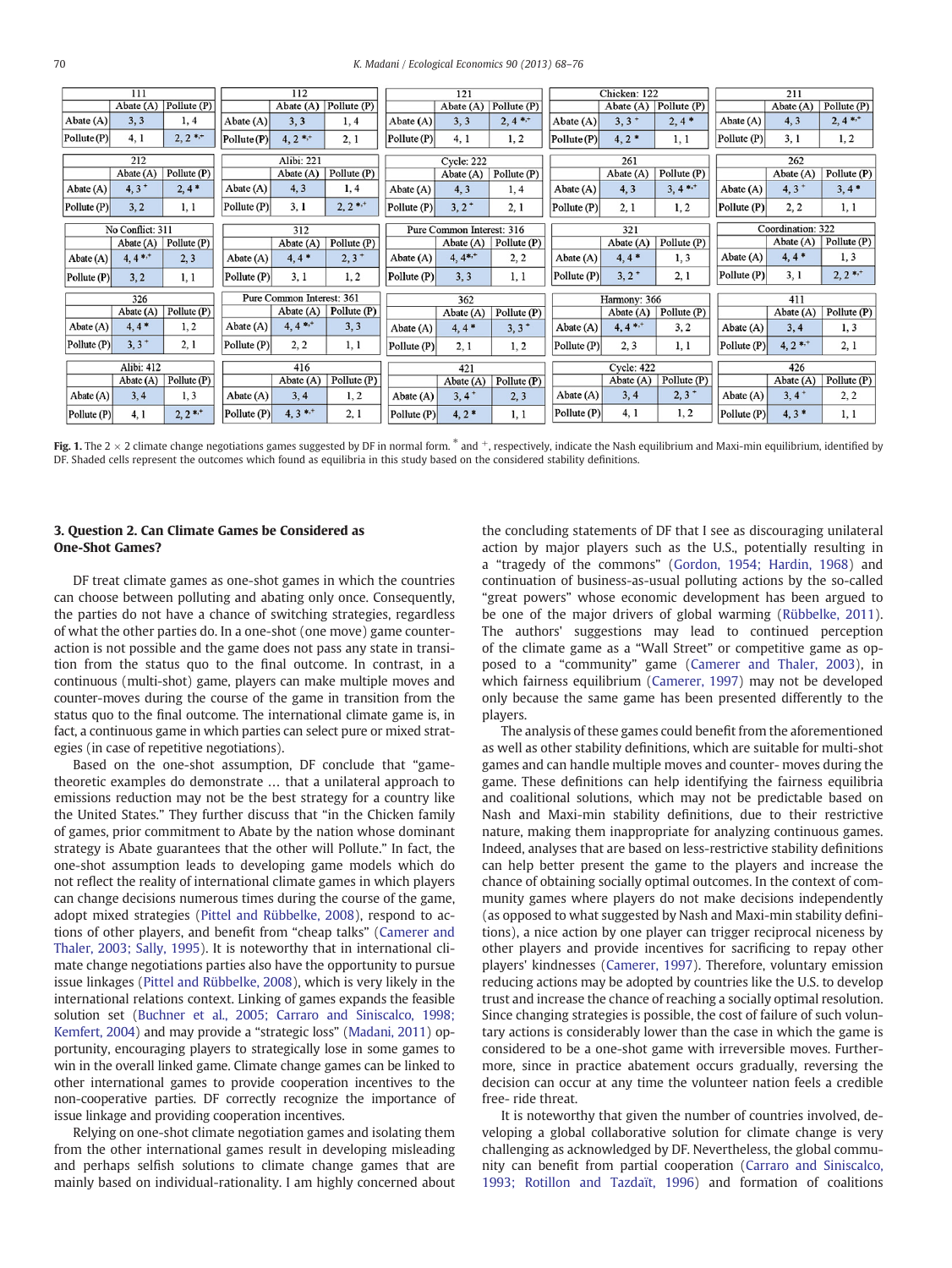<span id="page-3-0"></span>including countries with high GHG emissions that are willing to abate. In that case, gains from partial cooperation can provide incentives for other parties to join and expand the cooperative coalitions [\(Carraro and Siniscalco, 1993\)](#page-7-0). A comprehensive analysis of climate negotiation games should go beyond two-by-two one-shot games with homogenous agents as these games do not allow for analyzing the effectiveness of partial coalitions in addressing global warming. While simple categorization of the climate change negotiators into two groups might be a good starting point, climate change negotiations are much more complex. DF correctly conclude that a critical number of countries are needed to enforce a cooperative resolution in Coordination games with multiple players. Under their suggested framework, reaching a cooperative solution in Prisoner's Dilemma is not possible through partial coalitions without an external rewarding or punishment measures for changing the payoff orders (e.g., trade incentives, sanctions). Their analysis does not discuss if partial coalitions can be successful in establishing a cooperative solution under other types of games, most importantly under Chicken.

Considering the continuous nature of the game, as well as the possibility of changing strategies and abatement levels, [Heitzig et al.](#page-7-0) [\(2011\)](#page-7-0) have designed a promising mechanism to move the global community past the current political impasse in which national climate policies are only concerned about the other nations' possible free-ride opportunities [\(Dietz and Zhao, 2011\)](#page-7-0). Perhaps, the same concern has persuaded DF to suggest that the "great powers" should not make prior commitments to Abate. Such a conclusion is rooted in consideration of the game as a one- shot normal game. However, as [Wood \(2011\)](#page-8-0) argues "normal form games … help us to understand the free-rider problem, but do not tell us about the sequential nature of strategic behavior." This is the reason why climate change games have been considered by many as dynamic multi-shot and repeated games ([Asheim et al., 2006; Finus, 2008; Froyn and Hovi, 2008;](#page-7-0) [Wood, 2011\)](#page-7-0).

As indicated in [Appendix A,](#page-4-0) consideration of stability definitions which reflect the behavior of players in continuous (multi-shot) games results in finding some new equilibria for the considered 25 ordinal games. Identification of 17 new equilibria in this study [\(Fig. 1\)](#page-2-0) proves the unreliability of Nash and Maxi-min solution methods for predicting all possible resolutions of the interactive strategic climate negotiation games. Therefore, the strategic policy insights provided based on simplistic stability definition methods, which do not match the real characteristics of the players, cannot be trusted. When players have a chance to react and change their strategies the equilibria of the game might be different and the policy implications will change accordingly. For example, the (Abate, Abate) outcome has been found as a possible equilibrium of all considered 25 games. Therefore, if we agree with DF that these 25 game models cover "every possible" climate negotiation games at the international level, we see that cooperation is always a feasible (not necessarily always likely) outcome and the global climate change game can be also viewed as a "community game" when agents do not act independently in a one-shot game. If the game is a community game, sticking to the "abate if everyone else abate" policy could result in the tragedy of the commons.

### 4. Question 3. Are Climate Games Evolving?

DF analyze 25 games that they identify as possible climate relevant  $2 \times 2$  games and suggest that the actual game structure depends on the severity of risk associated with catastrophic climate change and perceptions of the negotiating parties. While I agree that the game structure is sensitive to players' perceptions, there remains a major gap in the analysis due to a "semi-static" game structure assumption. The climate game is an evolving game. Hence, its actual structure depends not only on the available information about climate change effects and the risk of a catastrophe, but also on time and the stock of emitted GHGs remaining in the atmosphere. Consideration of the evolving nature of the game due to an accumulating public 'bad' can result in policy implications that are considerably different from that found simply through examining all possible ranking orders and game structures.

[Madani \(2010\)](#page-8-0) advises great caution with modeling evolving (dynamic) games and identification of the games' changing conditions. Through a simple  $2 \times 2$  game example, he discusses how ignoring time and the changing conditions of a common pool resource can result in decisions which are rational in a specific time-frame, but will eventually entail undesirable game structures. He concludes that early knowledge of an evolving game structure may lead to different behaviors by the players in order to reduce the risk of future losses (lower payoffs). In another study, [Rotillon and Tazdaït \(1996\)](#page-8-0) discuss that an international environmental game's structure can change over time due to changes in the rules of the games as parties try to coordinate their action and change behavior. They suggest that considering the crossover structure for the Prisoner's Dilemma game, i.e. the Chicken game can help ensure the players' decisions are effective and significant. [Madani and Lund \(2012\)](#page-8-0) also discuss how ignoring the changing conditions of a hydro-environmental system has resulted in changing the game's structure from Prisoner's Dilemma to Chicken, in which one party may need to "chicken out" (lose instead of "die proudly" ([Madani, 2010](#page-8-0))) to avoid higher costs due to defection by both parties. Based on these studies and other relevant research ([Pittel and Rübbelke, 2008; Rübbelke, 2011\)](#page-8-0), it is reasonable to suggest that no matter what the current climate game structure is (out of the 25 suggested game structures), Chicken may be the future of the international climate game, should all parties keep defecting. Thus, neglecting the evolving nature of the game and the risk of development of Chicken characteristics can have detrimental effects on the state of nature in the future.

Fig. 2, which is based on [Madani's \(2010\)](#page-8-0) "Evolution of Game Structure" concept, shows how the payoff of a given player in a simple symmetric  $2 \times 2$  climate negotiation game may change over time. With continuous development and associated increase in GHGs, the cost of global warming increases over time. So, let us assume that the cost of climate change to a player at any time (C<sub>i</sub> where  $i \in \{row$  player, column player}) is a function of the cost of reducing greenhouse gases (through limiting unsustainable energy-exhaustive development and technological changes, among others) and the level of GHGs in the atmosphere at that time. If none of the players deviates from the Pollute (P) policy, GHGs increase over time, resulting in a higher cost of climate change to the players as shown by the  $C_i$  (P, P) curve in Fig. 2. Based on this figure at the beginning of the game (Period 1), increasing the level of



Fig. 2. The climate change game's evolution path.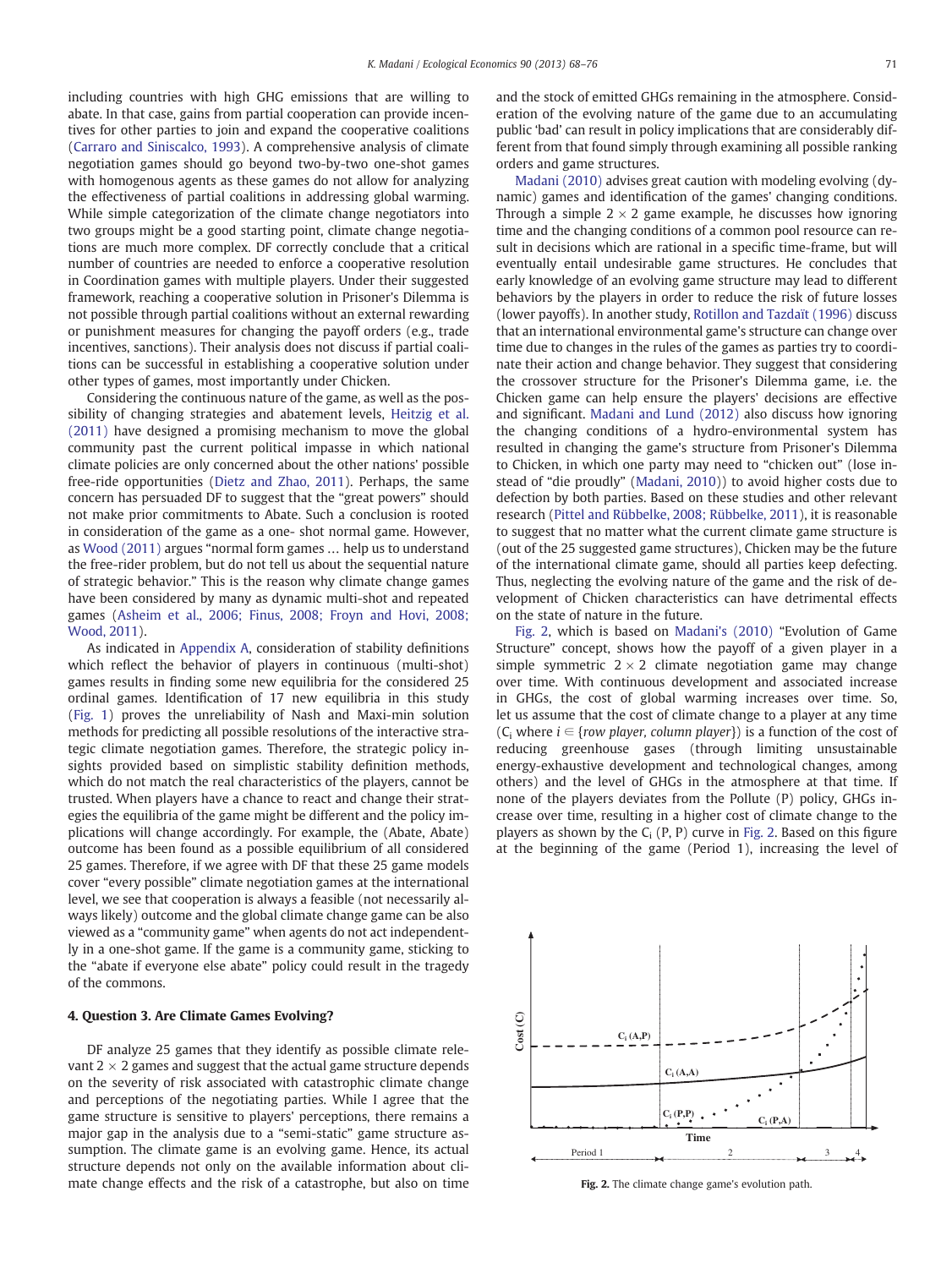<span id="page-4-0"></span>GHGs has no cost to the players  $(C_i (P, P) = 0)$  as the atmosphere has enough capacity to carry the GHGs with no negative feedback. However,  $C_i$  (P, P) increases non-linearly over time due to the limited carrying capacity of the atmosphere. The  $C_i$  (P, A) curve represents the cost of free riding to player i who pollutes when the other party abates and tries to address the problem single-handedly. The cost of a free ride is zero at any time during the game.  $C_i$  (A, P) shows the cost of the opposite case, in which player i abates and reduces the GHG emissions on his own with no contribution by the other player.  $C_i$  (A, P) increases over time, showing that starting abatements later in the game costs more, due to the increased level of GHGs as a result of development by both players.  $C_i$  (A, A) indicates the cost of the cooperative outcome in which both players share the burden and abate. In general,  $C_i$  (A, A) is less than  $C_i$  (A, P) at any time during the game as under cooperation cost of a given level of GHG reduction is shared by the parties (in a symmetric game  $C_i$  (A, A) is half of  $C_i$  (A, P) at any time).

Given the changing cost of different outcomes during the game, the game structure evolves over time. [Madani \(2010\)](#page-8-0) identifies 6 game structures during the course of the game represented by [Fig. 2](#page-3-0) and discusses how dominant strategies and equilibria of the game change with the game's evolution. Players who act independently might stick to the dominant strategy in the game at the earlier time periods, resulting in pushing the game into the last period (Period 4) when the game transforms from a Prisoner's Dilemma (game 111 occurring in Period 3) to a Chicken game (game 122). Based on the same concept it can be argued that, no matter which of the 25 games suggested by DF represents today's state of the game, sticking to the "no abate unless everyone else abates" policy pushes the game to its terminal structure, the risky Chicken game in which the party who has been affected more by climate change (higher costs), has a lower risk tolerance, or has a better ability to resolve the problem (due to higher emission levels, capital cost, and infrastructure) may be forced to solve the problem on its own at a higher cost.

In the climate game, defection simply results in more greenhouse gas emissions, which put the environment as well as today's and future generations in graverdanger. The evolution of the game is the outcome of our decisions and depends on time. While we can wait for our climate change knowledge to change our perception about the game structure, we should be aware of the fact that nature is not waiting for us. So, the increasing level of GHG emissions exacerbates the situation and may result in changing the structure of the game to a Chicken game that may have winners and losers. Therefore, rather than defection as a tactical climate policy to serve national self interest, "great powers" might be better off reducing emissions and developing collaborative resolutions to prevent the Chicken game, if we are not there already. Fortunately, as indicated in Appendix A, cooperative outcomes can be stable for both parties in all "possible" game structure before occurrence of the Chicken game and during this game. However, as discussed, the later the cooperative outcome develops in the game's evolution path, the higher is the cost of cooperation to both parties.

### 5. Final Remarks

The purpose of this commentary was to complement DF's study by explaining its limitations and providing some alternative methods to improve their suggested models. Some solution concepts, which better reflect decision makers' behavior in interactive environments, were applied to the suggested simple games of DF to show how the results can change if more realistic solution methods are applied. Nevertheless, these solution methods are not the only applicable or the best ones necessarily. More comprehensive analysis of climate change negotiations should: 1) take the analysis out of the  $2 \times 2$ framework; 2) pay more attention to essential characteristics of climate change negotiations and negotiators; 3) consider the heterogeneity of players' payoff functions and powers; and 4) include the possibility of forming coalitions, issue linkage, strategic loss, counteraction, reward and punishment, cheap talks, and playing "community" games.

Game theory is a powerful tool for analyzing climate negotiations. The field of game theory has developed rapidly as have our computational and analytical capacities for analyzing more complex games, which are not simple one-shot games with independent actors. Overly simplistic game theory models can only provide unrealistic and grim conclusions ([Dietz and Zhao, 2011](#page-7-0)). While I agree with most of the general findings and conclusions of DF, some of the policy implications of their study for national climate diplomacy might not be valid due to the limitations of their assumptions and approach.

DF claim that they "have covered every possibility for describing the strategic interactions that might characterize the international climate negotiations." However, even if we assume their game models have covered every possible game structure, it is difficult to believe that their claim is valid for two reasons. First, they have not characterized the players correctly by assuming that the climate change negotiators are Nash and Maxi-min players who act independently with no interaction with other players. Second, they have assumed the climate change games are one- shot, there is no counteraction, and players cannot change their strategies during the course of the games. So, although in their simplest form, climate negotiation game structures can be represented correctly by a two-by-two game, DF's games have not been characterized comprehensively, resulting in failure in developing highly reliable policy conclusions in some cases, as discussed above.

If we view the global climate change game as a one-shot competitive game, a "unilateral approach to emissions reduction" may not appear to be the best national climate policy for the United States. But if all other rational players follow the same tactic this will only result in a tragic future ([Gordon, 1954; Hardin, 1968](#page-7-0)). Instead, voluntary emission reductions ("strategic loss" ([Madani, 2011\)](#page-8-0) in the short-run) have the potential for turning the game from "a competition" to "a cooperation" and establishing fair and efficient reward/penalty social mechanisms (such as the one suggested by [Heitzig et al. \(2011\)\)](#page-7-0) that can make the world a better place for all in the long-run.

### Acknowledgments

The author would like to thank Aram Bahrini for his help in analyzing the suggested climate change games. The author also thanks the four anonymous reviewers and the editorial team members who provided valuable and constructive comments during four rounds of reviews. Special thanks go to one of the authors of the original paper, who patiently reviewed the commentary twice and helped me clarify my main messages.

### Appendix A. Stability Analysis of the Climate Change Negotiations Games Suggested by DF

[Tables A.1](#page-5-0)–A.25 indicate the stability analysis results for the 25 ordinal games considered as "possible" climate negotiations games by DF. These games are shown in [Fig. 1](#page-2-0). These tables show if the four possible outcomes of each game are stable for the two players based on different stability definitions. When both players find an outcome to be stable under the same stability definition, this outcome is an equilibrium or a likely resolution of the conflict. [Fang et](#page-7-0) [al. \(1993\)](#page-7-0) and [Madani and Hipel \(2011\)](#page-8-0) provide detailed instructions on how to examine the stability of each outcome under the different stability definitions considered here.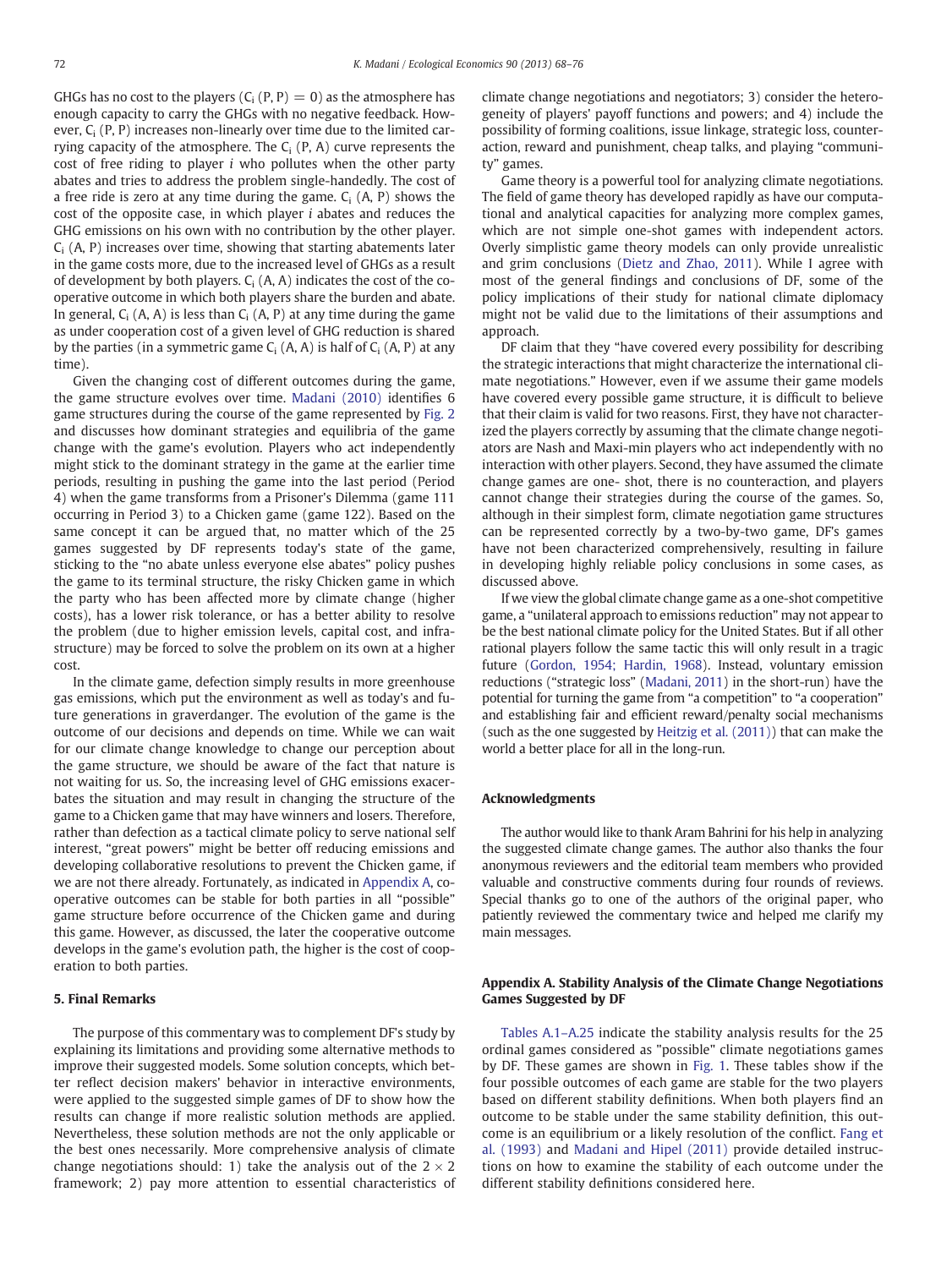$\overline{a}$ 

### <span id="page-5-0"></span>Table A.1

Stability analysis results for game 111.

| Stability definition | (A, A)     | (A, P)                           | (P, A) | (P, P) |        |
|----------------------|------------|----------------------------------|--------|--------|--------|
|                      | Stable for |                                  |        |        |        |
|                      | Row        | Column Row column Row column Row |        |        | Column |
| Nash $(L_1)$         |            |                                  |        |        | مم     |
| GMR                  |            |                                  |        |        |        |
| <b>SMR</b>           |            |                                  |        |        | مم     |
| SEO                  |            |                                  |        |        | مم     |
| $L_2$                |            |                                  |        |        |        |
| L3                   |            |                                  |        |        |        |
| Non-myopic $(L_4)$   |            |                                  |        |        |        |

### Table A.2

Stability analysis results for game 112.

| Stability definition |            | (A, A) |  | (A, P)                |    | (P, A) |     | (P, P) |
|----------------------|------------|--------|--|-----------------------|----|--------|-----|--------|
|                      | Stable for |        |  |                       |    |        |     |        |
|                      | Row        | Column |  | Row Column Row Column |    |        | Row | Column |
| Nash $(L_1)$         |            |        |  |                       |    |        |     |        |
| <b>GMR</b>           |            |        |  |                       | ✔  |        |     |        |
| <b>SMR</b>           |            |        |  |                       | ✔  | مم     |     |        |
| <b>SEQ</b>           |            |        |  |                       | مم | مم     |     |        |
| $L_2$                |            |        |  |                       | مم | مم     |     |        |
| L <sub>3</sub>       |            |        |  |                       | ✔  |        |     |        |
| Non-myopic $(L_4)$   |            |        |  |                       |    |        |     |        |

#### Table A.3

Stability analysis results for game 121.

| Stability definition |            | (A, A) |  | (A, P)<br>(P, A)                 |      |  | (P, P) |    |  |
|----------------------|------------|--------|--|----------------------------------|------|--|--------|----|--|
|                      | Stable for |        |  |                                  |      |  |        |    |  |
|                      | Row        | Column |  | Row Column Row Column Row Column |      |  |        |    |  |
| Nash $(L_1)$         |            |        |  |                                  | مم   |  |        |    |  |
| <b>GMR</b>           |            |        |  |                                  |      |  |        |    |  |
| <b>SMR</b>           |            |        |  |                                  | مم   |  |        | مم |  |
| <b>SEQ</b>           |            |        |  |                                  | مھما |  |        | مم |  |
| L <sub>2</sub>       |            |        |  |                                  | عمرا |  |        | مم |  |
| L3                   |            |        |  |                                  | عمرا |  |        | مم |  |
| Non-myopic $(L_4)$   |            |        |  |                                  |      |  |        |    |  |

### Table A.4

Stability analysis results for game 122.

| Stability definition |            | (A, A) |  | (A, P) |     | (P, A)                           |  | (P, P) |
|----------------------|------------|--------|--|--------|-----|----------------------------------|--|--------|
|                      | Stable for |        |  |        |     |                                  |  |        |
|                      | Row        |        |  |        |     | Column Row Column Row Column Row |  | Column |
| Nash $(L_1)$         |            |        |  |        |     |                                  |  |        |
| <b>GMR</b>           |            |        |  |        |     |                                  |  |        |
| <b>SMR</b>           |            |        |  |        | مم  | مم                               |  |        |
| <b>SEQ</b>           |            |        |  |        |     |                                  |  |        |
| L <sub>2</sub>       |            |        |  |        | ممر |                                  |  |        |
| L3                   |            |        |  |        | ✔   |                                  |  |        |
| Non-myopic $(L_4)$   |            |        |  |        |     |                                  |  |        |

### Table A.5

Stability analysis results for game 211.

| Stability definition |            | (A, A) |  | (A, P)                |      | (P, A) |     | (P, P) |  |
|----------------------|------------|--------|--|-----------------------|------|--------|-----|--------|--|
|                      | Stable for |        |  |                       |      |        |     |        |  |
|                      | Row        | Column |  | Row Column Row Column |      |        | Row | Column |  |
| Nash $(L_1)$         |            |        |  |                       |      |        |     |        |  |
| <b>GMR</b>           |            |        |  |                       |      |        |     |        |  |
| <b>SMR</b>           |            |        |  |                       |      |        |     |        |  |
| <b>SEQ</b>           |            |        |  |                       | مھما |        |     |        |  |
| $L_2$                |            |        |  |                       |      |        |     |        |  |
| L3                   |            |        |  |                       |      |        |     |        |  |
| Non-myopic $(L_4)$   |            |        |  |                       |      |        |     |        |  |

### Table A.6

Stability analysis results for game 212.

| Stability definition | (A, A)     |        |     | (A, P)     |    | (P, A) |     | (P, P) |  |
|----------------------|------------|--------|-----|------------|----|--------|-----|--------|--|
|                      | Stable for |        |     |            |    |        |     |        |  |
|                      | Row        | Column | Row | Column Row |    | Column | Row | Column |  |
| Nash $(L_1)$         | مم         |        |     |            |    |        |     |        |  |
| <b>GMR</b>           |            |        | مم  |            | مم |        |     |        |  |
| <b>SMR</b>           |            |        | ✔   |            | مم |        |     |        |  |
| <b>SEQ</b>           | ✔          |        |     | ھما        |    |        |     |        |  |
| L <sub>2</sub>       | ✔          |        |     | مم         | مم |        |     |        |  |
| L <sub>3</sub>       |            |        |     |            |    |        |     |        |  |
| Non-myopic $(L_4)$   |            |        |     |            |    |        |     |        |  |

### Table A.7

Stability analysis results for game 221.

| Stability definition | (A, A)     |        |     | (A, P)                |  | (P, A) |  |        |
|----------------------|------------|--------|-----|-----------------------|--|--------|--|--------|
|                      | Stable for |        |     |                       |  |        |  |        |
|                      | Row        | Column | Row | Column Row Column Row |  |        |  | Column |
| Nash $(L_1)$         |            |        |     | مم                    |  |        |  |        |
| <b>GMR</b>           |            |        |     | مم                    |  |        |  |        |
| <b>SMR</b>           |            |        |     | مم                    |  |        |  | مم     |
| <b>SEQ</b>           |            |        |     | مم                    |  |        |  |        |
| L <sub>2</sub>       |            |        |     | مم                    |  |        |  |        |
| L3                   |            |        |     | مم                    |  |        |  |        |
| Non-myopic $(L_4)$   |            |        |     |                       |  |        |  |        |

### Table A.8

Stability analysis results for game 222.

| Stability definition | (A, A)     |        | (A, P)                |  | (P, A) |     |        |
|----------------------|------------|--------|-----------------------|--|--------|-----|--------|
|                      | Stable for |        |                       |  |        |     |        |
|                      | Row        | Column | Row Column Row Column |  |        | Row | Column |
| Nash $(L_1)$         |            |        |                       |  |        |     |        |
| <b>GMR</b>           |            |        |                       |  |        | مم  |        |
| <b>SMR</b>           |            |        |                       |  |        | مم  |        |
| <b>SEQ</b>           |            |        |                       |  |        | مم  |        |
| L <sub>2</sub>       |            |        |                       |  |        | مم  |        |
| L3                   |            |        |                       |  |        |     |        |
| Non-myopic $(L_4)$   |            |        |                       |  |        |     |        |

### Table A.9

Stability analysis results for game 261.

| Stability definition | (A, A)     |  | (A, P)                           |  | (P, A) |  | (P, P) |
|----------------------|------------|--|----------------------------------|--|--------|--|--------|
|                      | Stable for |  |                                  |  |        |  |        |
|                      | Row        |  | Column Row Column Row Column Row |  |        |  | Column |
| Nash $(L_1)$         |            |  |                                  |  |        |  |        |
| <b>GMR</b>           |            |  |                                  |  |        |  |        |
| <b>SMR</b>           |            |  |                                  |  |        |  | مم     |
| <b>SEQ</b>           |            |  |                                  |  |        |  |        |
| L <sub>2</sub>       |            |  |                                  |  |        |  |        |
| L <sub>3</sub>       |            |  |                                  |  |        |  |        |
| Non-myopic $(L_4)$   |            |  |                                  |  |        |  |        |

### Table A.10

Stability analysis results for game 262. L

| Stability definition |            | (A, A) |     | (A, P)            | (P, A) |    | (P, P) |        |
|----------------------|------------|--------|-----|-------------------|--------|----|--------|--------|
|                      | Stable for |        |     |                   |        |    |        |        |
|                      | Row        | Column | Row | Column Row Column |        |    | Row    | Column |
| Nash $(L_1)$         | مم         |        |     | مم                |        | مم |        |        |
| <b>GMR</b>           | مم         | مم     |     |                   |        | مم |        |        |
| <b>SMR</b>           | مم         |        |     | مم                |        |    |        |        |
| <b>SEQ</b>           | ✔          |        |     | مم                |        |    |        |        |
| L <sub>2</sub>       | مم         |        |     | مم                |        |    |        |        |
| L3                   | ✔          |        |     | مما               |        |    |        |        |
| Non-myopic $(L_4)$   | مم         |        |     |                   |        |    |        |        |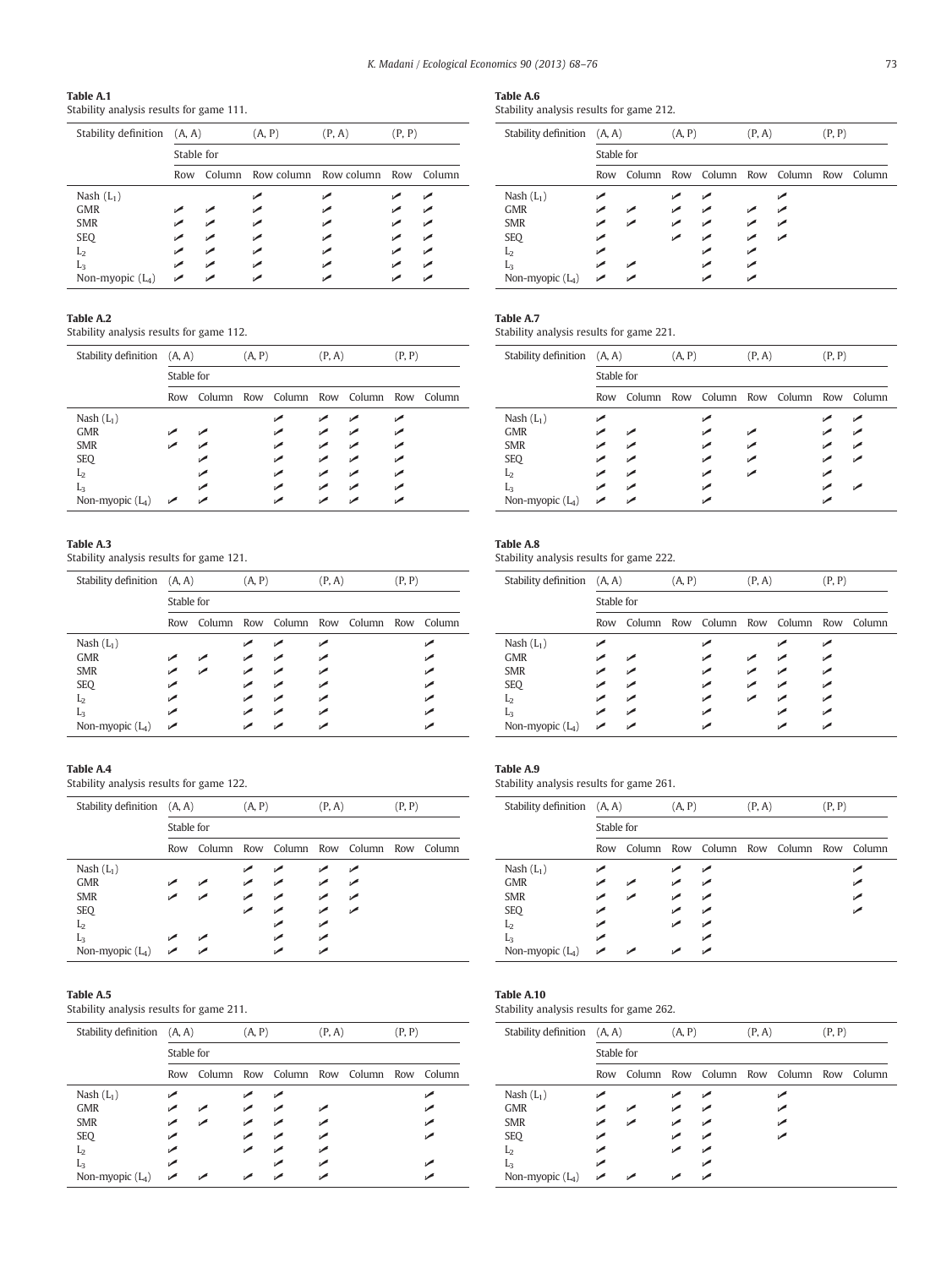### Table A.11 Stability analysis results for game 311.

| Stability definition |            | (A, A) |    | (A, P)                           | (P, A) |    | (P, P) |  |  |
|----------------------|------------|--------|----|----------------------------------|--------|----|--------|--|--|
|                      | Stable for |        |    |                                  |        |    |        |  |  |
|                      | Row        | Column |    | Row Column Row Column Row Column |        |    |        |  |  |
| Nash $(L_1)$         |            |        | مم |                                  |        |    |        |  |  |
| <b>GMR</b>           |            |        |    |                                  |        | مم |        |  |  |
| <b>SMR</b>           |            | محما   |    |                                  |        | مم |        |  |  |
| <b>SEQ</b>           |            | محما   |    |                                  |        |    |        |  |  |
| L <sub>2</sub>       |            | مم     |    |                                  |        |    |        |  |  |
| $L_3$                |            |        |    |                                  |        |    |        |  |  |
| Non-myopic $(L_4)$   |            |        |    |                                  |        |    |        |  |  |

### Table A.12

### Stability analysis results for game 312.

| Stability definition | (A, A)     |        | (A, P) |                           | (P, A) | (P, P) |        |
|----------------------|------------|--------|--------|---------------------------|--------|--------|--------|
|                      | Stable for |        |        |                           |        |        |        |
|                      | Row        | Column |        | Row Column Row Column Row |        |        | Column |
| Nash $(L_1)$         |            | مم     | مم     |                           |        |        |        |
| <b>GMR</b>           |            | محما   |        |                           |        |        |        |
| <b>SMR</b>           |            | مھما   |        |                           |        |        | ممنا   |
| <b>SEQ</b>           |            | محما   | مم     |                           |        |        |        |
| L <sub>2</sub>       |            | محما   | مھما   |                           |        |        |        |
| L <sub>3</sub>       |            | مم     |        |                           |        |        |        |
| Non-myopic $(L_4)$   |            |        |        |                           |        |        |        |

#### Table A.13

Stability analysis results for game 316.

| Stability definition | (A, A)     |      | (A, P) |                                  | (P, A) |    | (P, P) |        |
|----------------------|------------|------|--------|----------------------------------|--------|----|--------|--------|
|                      | Stable for |      |        |                                  |        |    |        |        |
|                      | Row        |      |        | Column Row Column Row Column Row |        |    |        | Column |
| Nash $(L_1)$         |            |      | مم     |                                  |        |    |        |        |
| <b>GMR</b>           |            | مھما | مھما   |                                  |        | مم |        |        |
| <b>SMR</b>           |            | محما | ✔      |                                  |        | مم |        |        |
| <b>SEQ</b>           |            | مھما | ✔      |                                  |        | مم |        |        |
| L <sub>2</sub>       |            | محما |        |                                  |        |    |        |        |
| L <sub>3</sub>       |            | مھما |        |                                  |        |    |        |        |
| Non-myopic $(L_4)$   |            |      |        |                                  |        |    |        |        |

### Table A.14

Stability analysis results for game 321.

| Stability definition | (A, A)     |                          | (A, P) |                           | (P, A) |  | (P, P) |        |
|----------------------|------------|--------------------------|--------|---------------------------|--------|--|--------|--------|
|                      | Stable for |                          |        |                           |        |  |        |        |
|                      | Row        | Column                   |        | Row Column Row Column Row |        |  |        | Column |
| Nash $(L_1)$         |            | مم                       |        |                           |        |  |        |        |
| <b>GMR</b>           |            | $\overline{\phantom{a}}$ |        |                           |        |  | مم     |        |
| <b>SMR</b>           |            | مم                       |        |                           |        |  | مم     |        |
| <b>SEQ</b>           |            | مم                       |        |                           |        |  |        |        |
| $L_2$                |            | $\overline{\phantom{a}}$ |        |                           |        |  |        |        |
| L3                   |            | $\overline{\phantom{a}}$ |        |                           |        |  |        |        |
| Non-myopic $(L_4)$   |            |                          |        |                           |        |  |        |        |

### Table A.15

Stability analysis results for game 322.

| Stability definition | (A, A) |                          | (A, P) |                              | (P, A) |  | (P, P) |        |
|----------------------|--------|--------------------------|--------|------------------------------|--------|--|--------|--------|
|                      |        | Stable for               |        |                              |        |  |        |        |
|                      | Row    |                          |        | Column Row Column Row Column |        |  | Row    | Column |
| Nash $(L_1)$         |        | $\overline{\phantom{a}}$ |        |                              |        |  |        | م      |
| <b>GMR</b>           |        | مم                       |        |                              | مم     |  |        | مم     |
| <b>SMR</b>           |        | مھما                     |        |                              |        |  |        | مم     |
| <b>SEQ</b>           |        | مھما                     |        |                              |        |  |        | مم     |
| L <sub>2</sub>       |        | مھما                     |        |                              |        |  |        |        |
| L <sub>3</sub>       |        | $\sqrt{2}$               |        |                              |        |  |        |        |
| Non-myopic $(L_4)$   |        |                          |        |                              |        |  |        |        |

### Table A.16

Stability analysis results for game 326.

| Stability definition | (A, A)     |                          | (A, P) |                                  | (P, A) | (P, P) |        |
|----------------------|------------|--------------------------|--------|----------------------------------|--------|--------|--------|
|                      | Stable for |                          |        |                                  |        |        |        |
|                      | Row        |                          |        | Column Row Column Row Column Row |        |        | Column |
| Nash $(L_1)$         |            | محما                     |        |                                  |        | مم     |        |
| <b>GMR</b>           |            |                          |        |                                  |        | مم     |        |
| <b>SMR</b>           |            | $\overline{\phantom{a}}$ |        |                                  |        | مم     |        |
| <b>SEQ</b>           |            | مم                       |        |                                  |        | مم     |        |
| L <sub>2</sub>       |            | مم                       |        |                                  |        |        |        |
| L3                   |            | مم                       |        |                                  |        |        |        |
| Non-myopic $(L_4)$   |            |                          |        |                                  |        |        |        |

### Table A.17

Stability analysis results for game 361.

| Stability definition | (A, A)     |      | (A, P) | (P, A) |                                  | (P, P) |        |
|----------------------|------------|------|--------|--------|----------------------------------|--------|--------|
|                      | Stable for |      |        |        |                                  |        |        |
|                      | Row        |      |        |        | Column Row Column Row Column Row |        | Column |
| Nash $(L_1)$         |            |      | محمزا  |        | مم                               |        |        |
| <b>GMR</b>           |            |      |        |        |                                  |        |        |
| <b>SMR</b>           |            | مھما |        |        |                                  |        |        |
| <b>SEQ</b>           |            |      | م      |        |                                  |        |        |
| L <sub>2</sub>       |            |      |        |        |                                  |        |        |
| L3                   |            |      |        |        |                                  |        |        |
| Non-myopic $(L_4)$   |            |      |        |        |                                  |        |        |

### Table A.18

Stability analysis results for game 362.

| Stability definition | (A, A)     |      | (A, P) | (P, A) |                                  | (P, P) |        |
|----------------------|------------|------|--------|--------|----------------------------------|--------|--------|
|                      | Stable for |      |        |        |                                  |        |        |
|                      | Row        |      |        |        | Column Row Column Row Column Row |        | Column |
| Nash $(L_1)$         |            | مم   | مم     |        |                                  |        |        |
| <b>GMR</b>           |            |      | مم     |        |                                  |        |        |
| <b>SMR</b>           |            | مم   | ✔      |        |                                  |        | مم     |
| <b>SEQ</b>           |            | محما | مم     |        |                                  |        |        |
| L <sub>2</sub>       |            | مم   | مم     |        |                                  |        |        |
| L <sub>3</sub>       |            | مم   |        |        |                                  |        |        |
| Non-myopic $(L_4)$   |            |      |        |        |                                  |        |        |

### Table A.19

Stability analysis results for game 366.

| Stability definition |            | (A, A) |    | (A, P) |  | (P, A)                       |     | (P, P) |  |
|----------------------|------------|--------|----|--------|--|------------------------------|-----|--------|--|
|                      | Stable for |        |    |        |  |                              |     |        |  |
|                      | Row        |        |    |        |  | Column Row Column Row Column | Row | Column |  |
| Nash $(L_1)$         |            | محما   | مم |        |  |                              |     |        |  |
| <b>GMR</b>           |            | مم     |    |        |  | حمرا                         |     |        |  |
| <b>SMR</b>           |            | مھما   | مم |        |  | مم                           |     |        |  |
| <b>SEQ</b>           |            | مھما   | مم |        |  |                              |     |        |  |
| L <sub>2</sub>       |            | مھما   |    |        |  |                              |     |        |  |
| L <sub>3</sub>       |            | مھما   |    |        |  |                              |     |        |  |
| Non-myopic $(L_4)$   |            |        |    |        |  |                              |     |        |  |

### Table A.20

Stability analysis results for game 411.

| Stability definition | (A, A)     |  | (A, P) |                              | (P, A) |    | (P, P) |        |
|----------------------|------------|--|--------|------------------------------|--------|----|--------|--------|
|                      | Stable for |  |        |                              |        |    |        |        |
|                      | Row        |  |        | Column Row Column Row Column |        |    | Row    | Column |
| Nash $(L_1)$         |            |  |        |                              |        |    |        |        |
| <b>GMR</b>           |            |  |        |                              |        |    |        |        |
| <b>SMR</b>           |            |  |        |                              |        | مم |        |        |
| <b>SEQ</b>           |            |  |        |                              |        | مم |        |        |
| $L_2$                |            |  |        |                              |        |    |        |        |
| L <sub>3</sub>       |            |  |        |                              |        |    |        |        |
| Non-myopic $(L_4)$   |            |  |        |                              |        |    |        |        |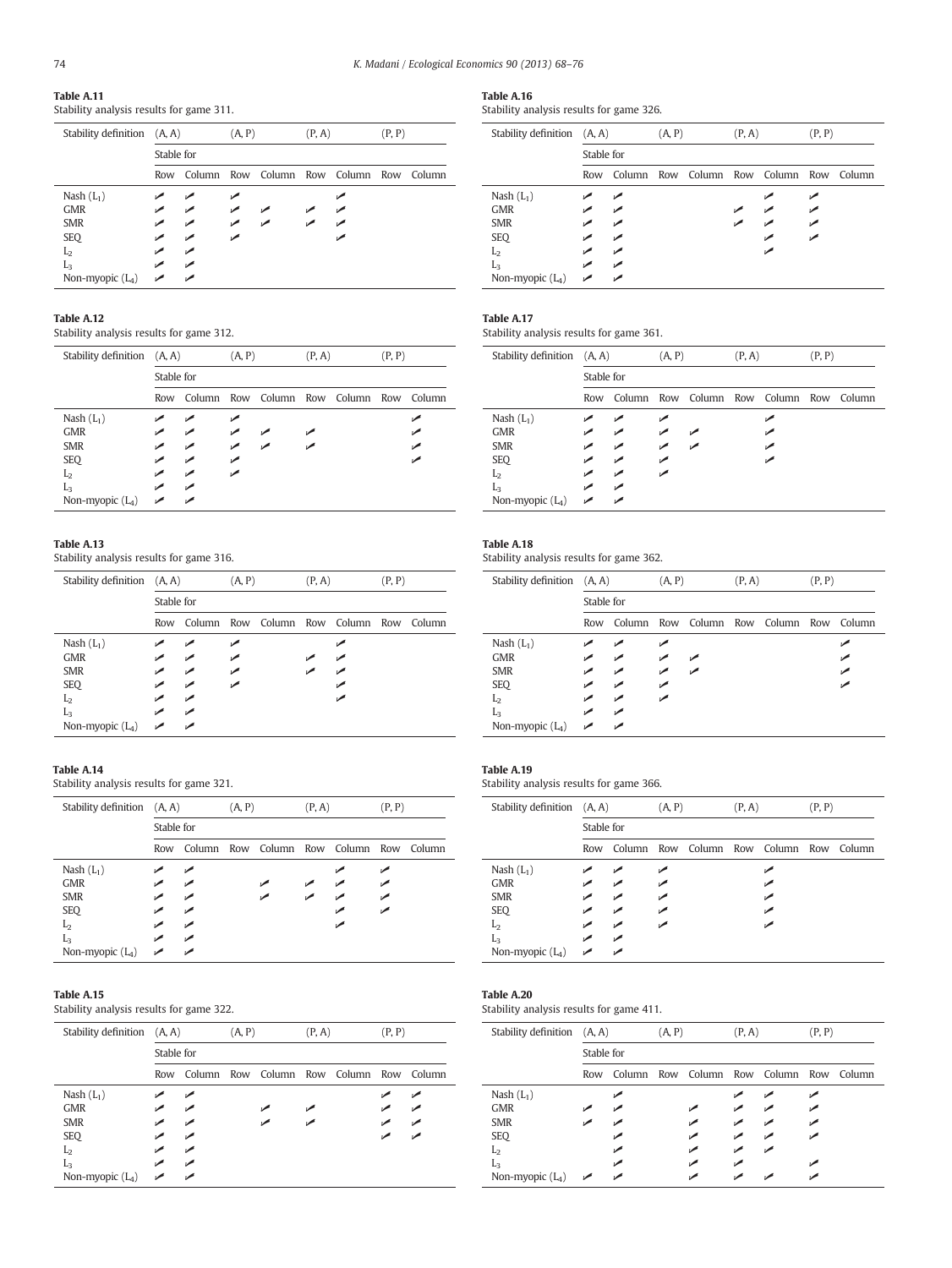### <span id="page-7-0"></span>Table A.21

Stability analysis results for game 412.

| Stability definition |     | (A, A)     |  | (A, P)                       |       | (P, A) |  | (P, P)     |  |
|----------------------|-----|------------|--|------------------------------|-------|--------|--|------------|--|
|                      |     | Stable for |  |                              |       |        |  |            |  |
|                      | Row |            |  | Column Row Column Row Column |       |        |  | Row Column |  |
| Nash $(L_1)$         |     |            |  |                              | ✔     |        |  | مم         |  |
| <b>GMR</b>           |     |            |  |                              | ممر   |        |  | مم         |  |
| <b>SMR</b>           |     |            |  |                              | ممر   |        |  | م          |  |
| <b>SEQ</b>           |     |            |  |                              | ممر   |        |  | م          |  |
| L <sub>2</sub>       |     |            |  |                              | محمزا |        |  |            |  |
| $L_3$                |     |            |  |                              |       |        |  | م          |  |
| Non-myopic $(L_4)$   |     |            |  |                              |       |        |  |            |  |

#### Table A.22

Stability analysis results for game 416.

| Stability definition |     | (A, A)     |  | (A, P)                                  | (P, A) |    | (P, P) |  |
|----------------------|-----|------------|--|-----------------------------------------|--------|----|--------|--|
|                      |     | Stable for |  |                                         |        |    |        |  |
|                      | Row |            |  | Column Row Column Row Column Row Column |        |    |        |  |
| Nash $(L_1)$         |     |            |  |                                         |        |    | محما   |  |
| <b>GMR</b>           |     |            |  |                                         |        |    |        |  |
| <b>SMR</b>           |     |            |  |                                         | مم     |    | مم     |  |
| <b>SEQ</b>           |     |            |  |                                         |        | مم |        |  |
| $L_2$                |     |            |  |                                         |        |    |        |  |
| L3                   |     |            |  |                                         |        |    |        |  |
| Non-myopic $(L_4)$   |     |            |  |                                         |        |    |        |  |

#### Table A.23

Stability analysis results for game 421.

| Stability definition | (A, A)     |    | (A, P) |    | (P, A) |                                  | (P, P) |        |
|----------------------|------------|----|--------|----|--------|----------------------------------|--------|--------|
|                      | Stable for |    |        |    |        |                                  |        |        |
|                      | Row        |    |        |    |        | Column Row Column Row Column Row |        | Column |
| Nash $(L_1)$         |            |    |        |    |        |                                  |        |        |
| <b>GMR</b>           |            |    | ✔      |    |        | مم                               |        |        |
| <b>SMR</b>           |            |    |        |    |        | مم                               |        |        |
| <b>SEQ</b>           |            | مم | ممر    | مم |        | مم                               |        |        |
| $L_2$                |            |    |        |    |        |                                  |        |        |
| Lз                   |            |    |        |    |        |                                  |        |        |
| Non-myopic $(L_4)$   |            |    |        |    |        |                                  |        |        |

#### Table A.24

Stability analysis results for game 422.

| Stability definition | (A, A)     |  | (A, P) |                                         | (P, A) |  | (P, P) |  |
|----------------------|------------|--|--------|-----------------------------------------|--------|--|--------|--|
|                      | Stable for |  |        |                                         |        |  |        |  |
|                      | Row        |  |        | Column Row Column Row Column Row Column |        |  |        |  |
| Nash $(L_1)$         |            |  |        |                                         |        |  |        |  |
| <b>GMR</b>           |            |  | ممر    |                                         |        |  |        |  |
| <b>SMR</b>           |            |  |        |                                         |        |  |        |  |
| <b>SEQ</b>           |            |  |        |                                         |        |  |        |  |
| $L_2$                |            |  |        |                                         |        |  |        |  |
| L3                   |            |  |        |                                         |        |  |        |  |
| Non-myopic $(L_4)$   |            |  |        |                                         |        |  |        |  |

#### Table A.25

Stability analysis results for game 426.

| Stability definition | (A, A)     |      | (A, P) |                                         | (P, A) |      | (P, P) |  |
|----------------------|------------|------|--------|-----------------------------------------|--------|------|--------|--|
|                      | Stable for |      |        |                                         |        |      |        |  |
|                      | Row        |      |        | Column Row Column Row Column Row Column |        |      |        |  |
| Nash $(L_1)$         |            |      |        |                                         |        |      |        |  |
| <b>GMR</b>           |            | مم   | ممر    |                                         |        | مم   |        |  |
| <b>SMR</b>           |            | مھما | ✔      |                                         |        | محما |        |  |
| <b>SEQ</b>           |            | مم   | حمرا   |                                         |        | مم   |        |  |
| L <sub>2</sub>       |            | ✔    |        |                                         | حمرا   |      |        |  |
| L <sub>3</sub>       |            |      |        |                                         | مم     |      |        |  |
| Non-myopic $(L_4)$   |            |      |        |                                         |        |      |        |  |

### References

- Aldy, J.E., Stavins, R.N., Harvard Project on International Climate Agreements, 2010. Post-Kyoto international climate policy: implementing architectures for agreement: research from the Harvard Project on International Climate Agreements. Cambridge University Press, Cambridge.
- Asheim, G.B., Froyn, C.B., Hovi, J., Menz, F.C., 2006. Regional versus global cooperation for climate control. Journal of Environmental Economics and Management 51, 93–109.
- Bardhan, P., 1993. Analytics of the institutions of informal cooperation in ruraldevelopment. World Development 21, 633–639.
- Box, G.E.P., Draper, N.R., 1987. Empirical Model-Building and Response Surfaces. John Wiley, New York.
- Brams, S.I., Wittman, D., 1981. Nonmyopic equilibria in  $2 \times 2$  games. Conflict Manag Peace 6, 39–62.
- Buchner, B., Carraro, C., Cersosimo, I., Marchiori, C., 2005. Back to Kyoto? US participation and the linkage between R&D and climate cooperation. In: Haurie, A., Viguier, L. (Eds.), The Coupling of Climate and Economic Dynamics. Springer, Netherlands, pp. 173–204.
- Camerer, C.F., 1997. Progress in behavioral game theory. Journal of Economic Perspectives 11, 167–188.
- Camerer, C., Thaler, R.H., 2003. In honor of Matthew Rabin: winner of the John Bates Clark Medal. Journal of Economic Perspectives 17, 159–176.
- Carraro, C., Siniscalco, D., 1993. Strategies for the international protection of the environment. Journal of Public Economics 52, 309–328.
- Carraro, C., Siniscalco, D., 1998. International environmental agreements: incentives and political economy. European Economic Review 42, 561–572.
- DeCanio, S.J., Fremstad, A., 2013. Game theory and climate diplomacy. Ecological Economics 85, 177–187.
- Dietz, T., Zhao, J.H., 2011. Paths to climate cooperation. Proceedings of the National Academy of Sciences of the United States of America 108, 15671–15672.
- Dietz, T., Ostrom, E., Stern, P.C., 2003. The struggle to govern the commons. Science 302, 1907–1912.
- Dinar, A., Albiac, J., Sánchez-Soriano, J., 2008. Game Theory and Policy Making in Natural Resources and the Environment. Routledge, London; New York.
- Dutta, P.K., Radner, R., 2004. Self-enforcing climate-change treaties. Proceedings of the National Academy of Sciences of the United States of America 101, 5174–5179.
- Dutta, P.K., Radner, R., 2009. A strategic analysis of global warming: theory and some numbers. Journal of Economic Behavior and Organization 71, 187–209.
- Fang, L., Hipel, K.W., Kilgour, D.M., 1993. Interactive Decision Making: The Graph Model for Conflict Resolution. Wiley, New York.
- Fang, L.P., Hipel, K.W., Kilgour, D.M., Peng, X.Y.J., 2003. A decision support system for interactive decision making-part II: analysis and output interpretation. IEEE Transactions on Systems, Man, and Cybernetics Part C: Applications and Reviews 33, 56–66.
- Finus, M., 2008. Game theoretic research on the design of international environmental agreements: insights, critical remarks, and future challenges. International Review of Environmental and Resource Economics 2, 29–67.
- Fraser, N.M., Hipel, K.W., 1979. Solving complex conflicts. IEEE Transactions on Systems, Man, and Cybernetics 9, 805–816.
- Fraser, N.M., Hipel, K.W., 1983. Dynamic modeling of the Cuban missile crisis. Conflict Manag Peace 6, 1–18.
- Fraser, N.M., Hipel, K.W., 1984. Conflict Analysis: Models and Resolutions. North-Holland, New York.
- Fraser, N.M., Kilgour, D.M., 1986. Nonstrict ordinal  $2 \times 2$  games  $-$  a comprehensive computer-assisted analysis of the 726 possibilities. Theor Decis 20, 99–121.
- Froyn, C.B., Hovi, J., 2008. A climate agreement with full participation. Economic Letters 99, 317–319.
- Gordon, H.S., 1954. The economic-theory of a common-property resource the fishery. Journal of Political Economy 62, 124–142.
- Hamouda, L., Kilgour, D.M., Hipel, K.W., 2006. Strength of preference in graph models for multiple-decision-maker conflicts. Applied Mathematics and Computation 179, 314–327.
- Hardin, G., 1968. Tragedy of commons. Science 162 (1243-&).
- Heitzig, J., Lessmann, K., Zou, Y., 2011. Self-enforcing strategies to deter free-riding in the climate change mitigation game and other repeated public good games. Proceedings of the National Academy of Sciences of the United States of America 108, 15739–15744.
- Hipel, K.W., Kilgour, D.M., Fang, L.P., Peng, X.Y., 1997. The decision support system GMCR in environmental conflict management. Applied Mathematics and Computation 83, 117–152.
- Howard, N., 1971. Paradoxes of Rationality: Theory of Metagames and Political Behavior. MIT Press, Cambridge.
- Howard, J., 2006. Using game theory to explain the behaviour of participants involved in a regional governance process. Rural Society 16, 227–368.
- Kemfert, C., 2004. Climate coalitions and international trade: assessment of cooperation incentives by issue linkage. Energy Policy 32, 455–465.
- Kilgour, D.M., Eden, C., 2010. Handbook of Group Decision and Negotiation. Springer, Dordrecht; New York.
- Kilgour, D.M., Hipel, K.W., Fang, L.P., 1987. The graph model for conflicts. Automatica 23, 41–55.
- Kilgour, D.M., Hipel, K.W., Peng, X.Y., Fang, L.P., 2001. Coalition analysis in group decision support. Group Decision and Negotiation 10, 159–175.
- Levy, J.K., Hipel, K.W., Howard, N., 2009. Advances in drama theory for managing global hazards and disasters. Part II: coping with global climate change and environmental catastrophe. Group Decision and Negotiation 18, 317–334.